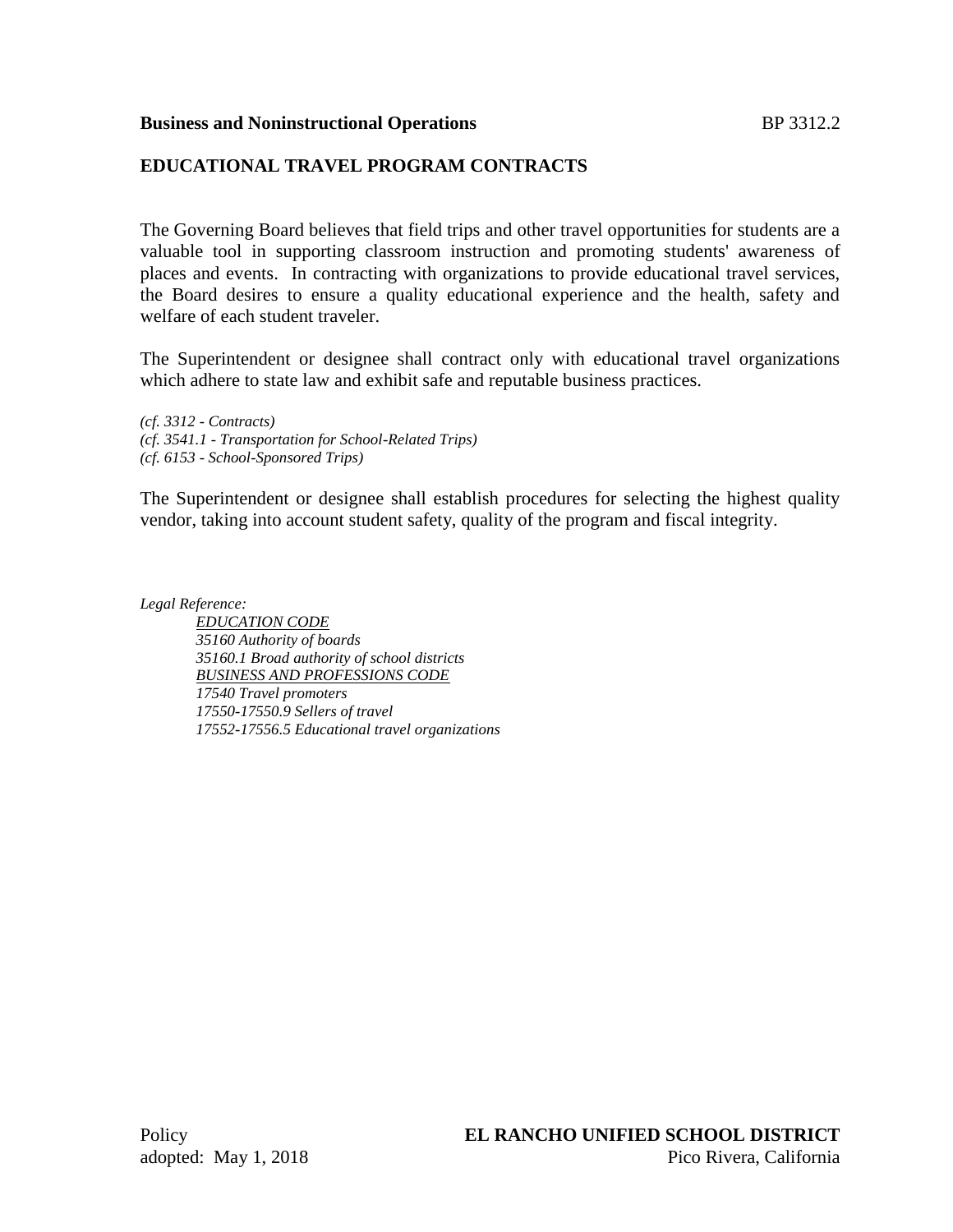## **Business and Noninstructional Operations AR 3312.2(a)**

## **EDUCATIONAL TRAVEL PROGRAM CONTRACTS**

## **Definitions**

*Educational travel organization or organization* means a person, partnership, corporation, or other entity which offers educational travel programs for students residing in California. (Business and Professions Code 17552)

*Student traveler or student* means a person who is enrolled in elementary or secondary school, grades kindergarten through grade 12, at the time an educational travel program is arranged with an educational travel organization. (Business and Professions Code 17552)

*Educational travel program* means travel services that are arranged through or offered to an elementary or secondary school in the state, and where the services are represented to include an educational program as a component. (Business and Professions Code 17552)

*Owner* means a person or organization which owns or controls 10 percent or more of the equity of, or otherwise has claim to 10 percent or more of the net income of, the educational travel organization. (Business and Professions Code 17554)

*Principal* means an owner, an officer of a corporation, a general partner of a partnership, or a sole proprietor of a sole proprietorship. (Business and Professions Code 17554)

## **Contract Requirements**

The Superintendent or designee shall ensure that each written contract with an educational travel organization includes all of the following: (Business and Professions Code 17554)

- 1. The travel organization's name, trade or business name, business address, business telephone number and a 24-hour emergency contact number
- 2. An itemized statement which shall include but not be limited to:
	- a. Services to be provided as part of the program
	- b. Agreed cost for the services
	- c. A statement as to whether or not the educational travel organization maintains insurance that supplies coverage in the event of injury to any student traveler, including the type and amount of coverage, the policy number and issuer, and the name and telephone number of the person or organization which is able to verify coverage
	- d. Any additional costs to students